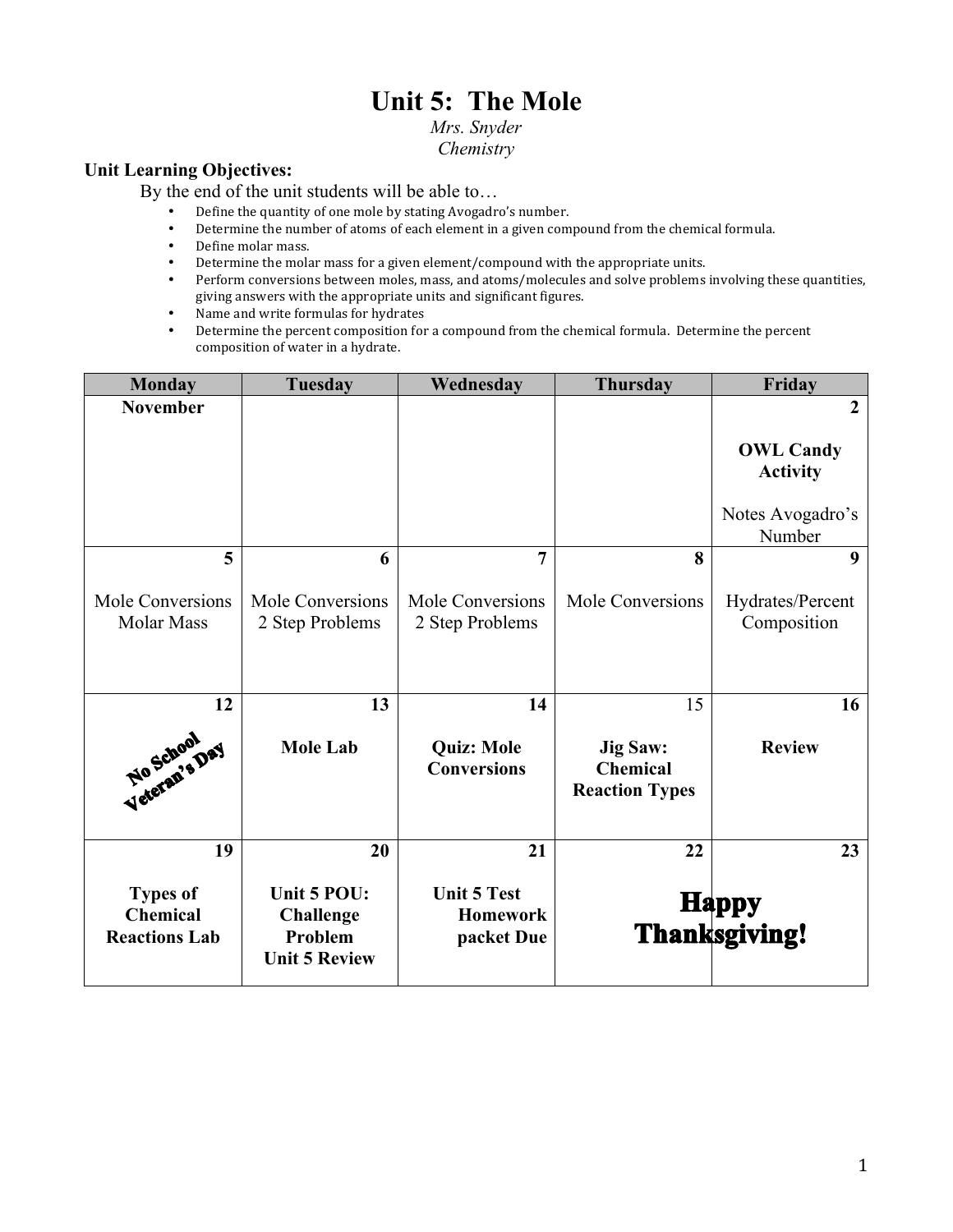It is important to be able to determine the number of atoms of each element in a compound. The number of atoms of each element can be found from the subscripts in the chemical formula. If there are parenthesis in the formula, the number of atoms of an element is calculated by multiplying the number outside the parenthesis by the subscript for that element.

Example: how many atoms of each element are in the molecule?

- 1.  $CaCO<sub>3</sub>$
- 2.  $Mg_3(PO_4)_2$
- 3. Fe $(C_2H_3O_2)_2$

However, chemists do not work with such small amounts of atoms/molecules all the time. They work with much larger numbers and therefore chemists count in terms of the MOLE. In your OWL Candy Activity you learned about the MOLE.

# **What is the mole?**

# **What is Avogadro 's number?**

Chemists study chemical reactions, therefore it is important for chemists to be able to express how much of a given substance is present at both the start and end of a reaction. For this reason chemists have to be able to calculate in terms of

- Moles
- Mass
- Number of particles (number of atoms/molecules)

Chemists also need to be able to convert between any of the above three.

## *To convert between moles and particles use Avogadro's number*

*Avogadro's number can be written as two different conversion fractions:*

*Note: Atoms are used to express the number of particles for substances with only one atom of one element. (ex. Cr, He, Fe, etc.),molecules are used to express the number of particles for substances with more than one atom, and /or more than one element*  $(H_2O, F_2$  *etc.)*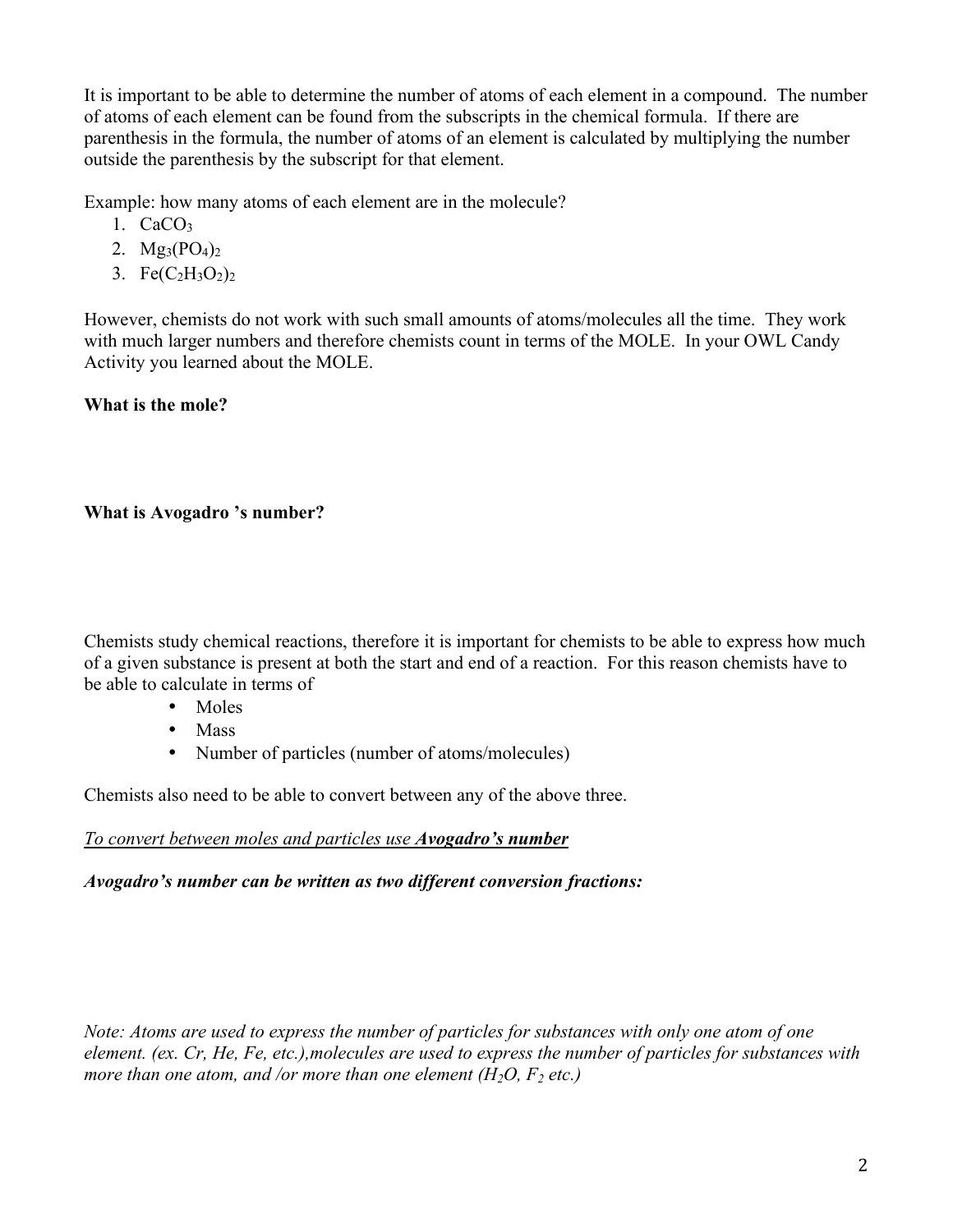**Example**: How many atoms of carbon are in 0.033 moles of carbon?

**Example**: How many moles of  $C_{12}H_{22}O_{11}$  contain 3.4 x  $10^{22}$  molecules?

**Practice:** Complete each of the following examples. 1. How many atoms are in 0.200 mol of Au?

- 2. How many atoms are in 23.8 moles of magnesium chloride?
- 3. How many atoms are in 0.45 mol of carbon?
- 4. How many mol are in  $7.8 \times 10^{23}$  molecules of NaCl?

## **Molar Mass**

Molar Mass is the mass, in grams, of 1 mole of an element or compound. (Units= g/mol)

Molar mass for elements can be found below the element on the periodic table (molar mass for elements is equivalent to atomic mass)

Example:

| <b>Element</b> | <b>Molar Mass (g/mol)</b> |
|----------------|---------------------------|
| Sulfur         |                           |
| Zinc           |                           |
| Mercury        |                           |
| uranium        |                           |

The molar mass of a compound can be determined by adding the molar mass of all of the elements in the compound. Taking into account the number of atoms of each element. Do not round the calculated values for molar mass.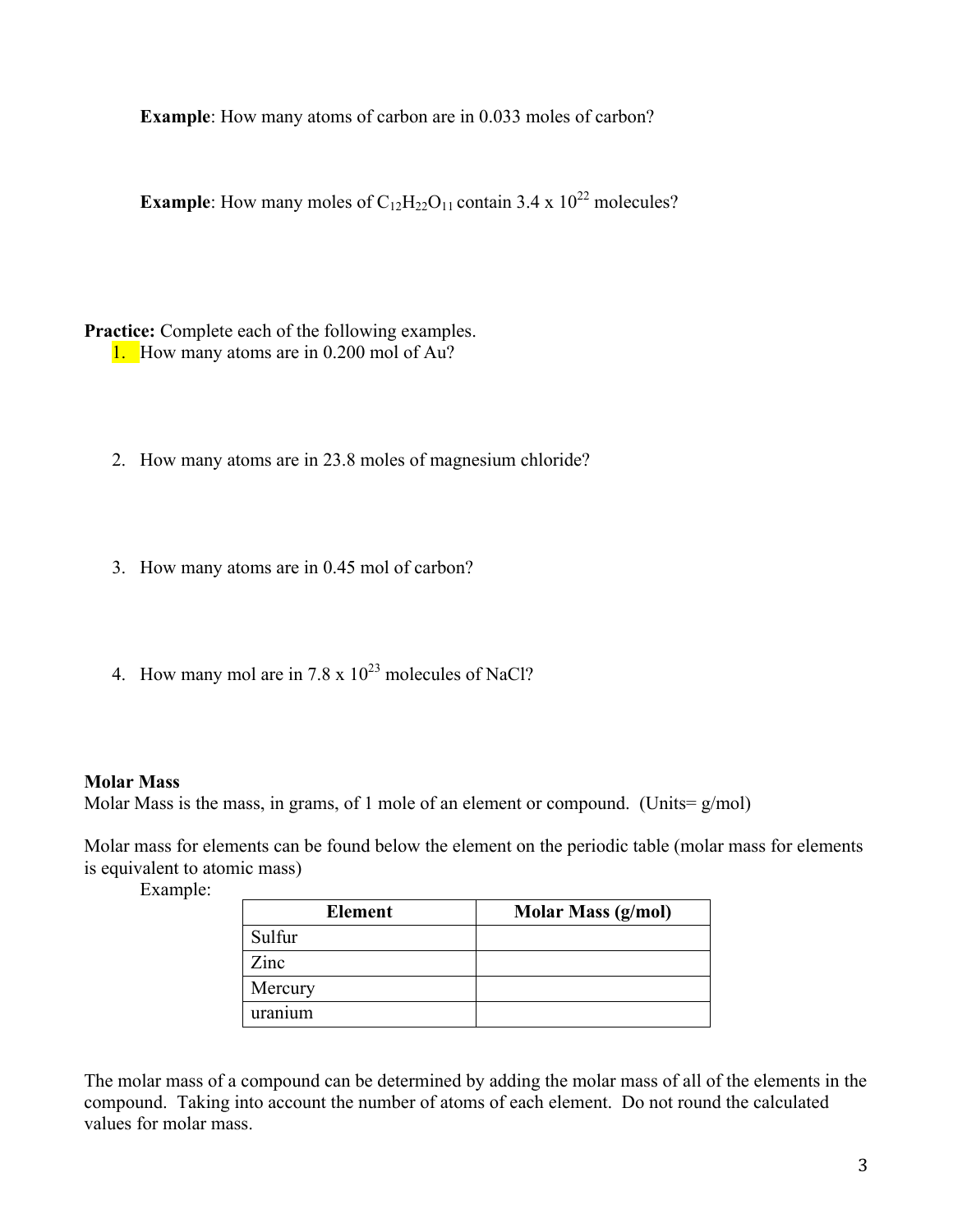#### Example

- 1. What is the molar mass of NaCl?
- 2. What is the molar mass of  $Na<sub>2</sub>O$ ?
- 3. What is the molar mass of sodium sulfate?
- 4. What is the molar mass of fluorine?

#### **Molar Mass Conversions**

*To convert between mass and moles, use MOLAR MASS*

**Example:** What is the mass of 1.5 moles of chromium?

**Example**: How many moles are in 55.0 g of carbon dioxide?

*To convert between mass and atoms/molecules, the moles must first be calculated. (Two Step Conversions)*

**Example**: What is the mass of 8.25 x  $10^{22}$  molecules of NaF?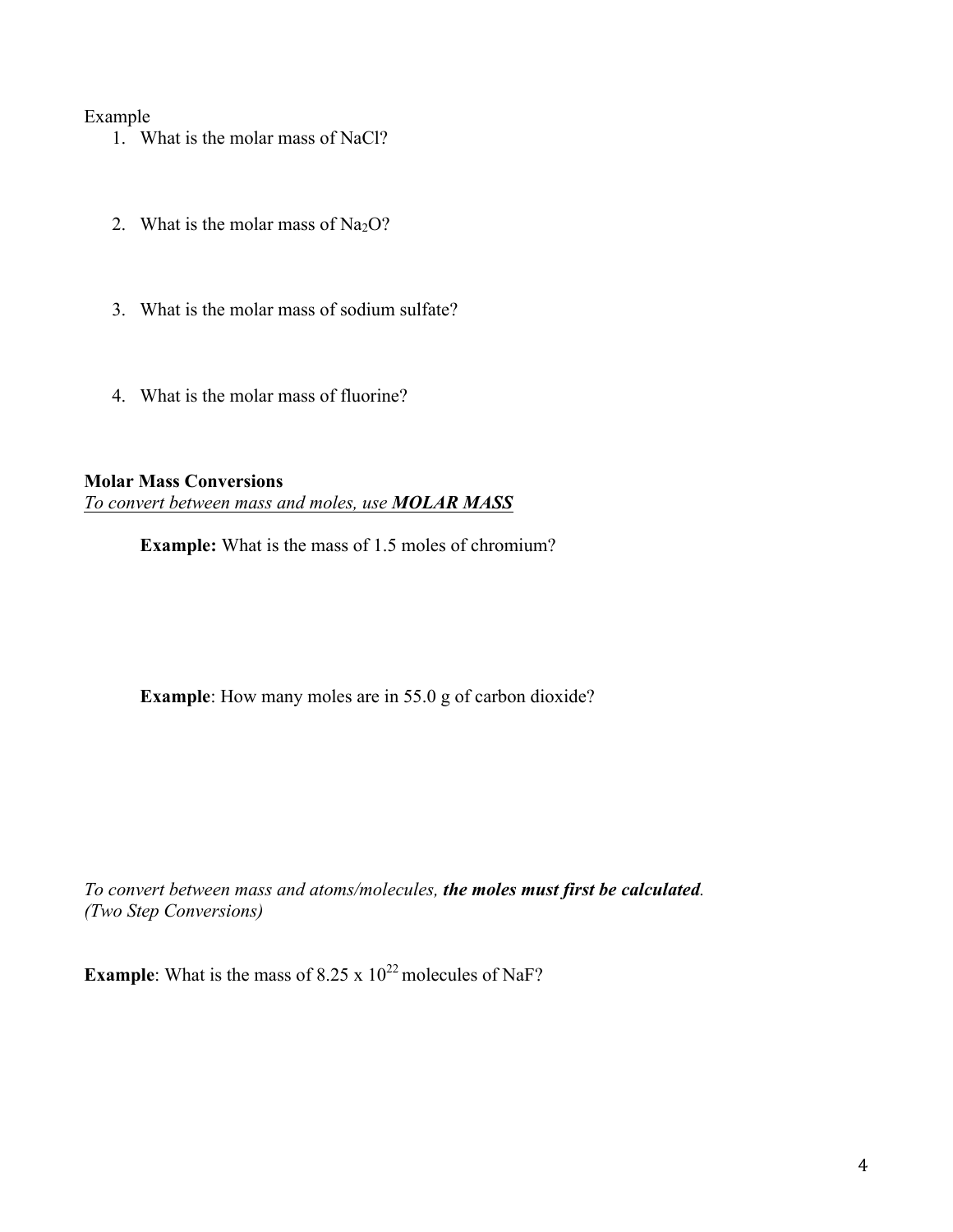**Example:** How many molecules are contained in 0.850 kg of K<sub>3</sub>PO<sub>4</sub>?

Find the number of atoms of EACH element in  $K_3PO_4$ 

Practice: Mole conversions

1. How much does  $4.04 \times 10^{24}$  molecules of potassium chlorate weigh?

2. How many molecules are in 29 g of dinitrogen trioxide? How many atoms are there of each element?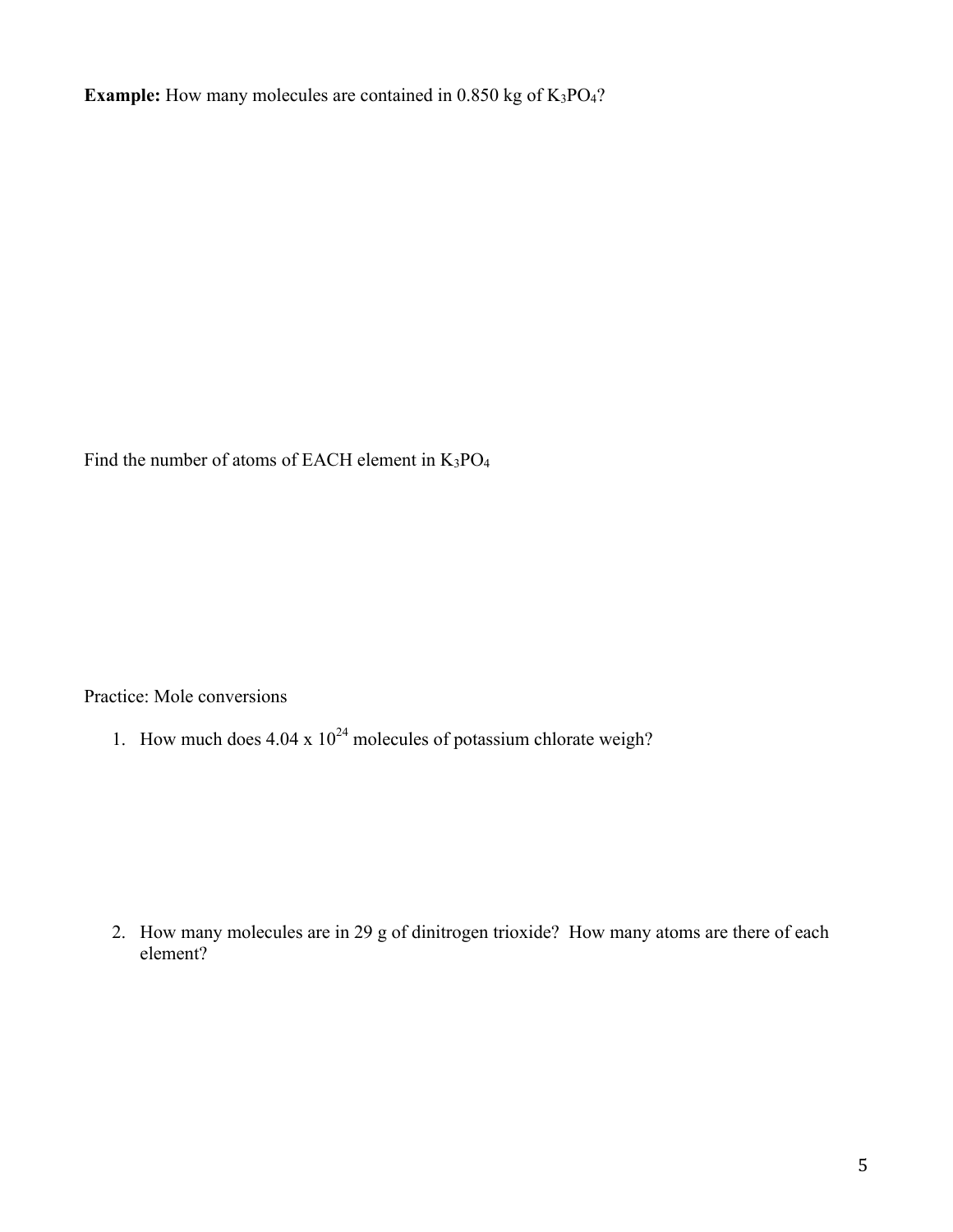|                 | <b>Mole Conversion Summary Table</b>                                                                                                                                                                                                                                                           |  |
|-----------------|------------------------------------------------------------------------------------------------------------------------------------------------------------------------------------------------------------------------------------------------------------------------------------------------|--|
|                 | To convert between moles and atoms/molecules use _______________________________<br>$\bullet$                                                                                                                                                                                                  |  |
|                 | $\bullet$                                                                                                                                                                                                                                                                                      |  |
|                 | $R_{\text{2}}$ are $\frac{1}{2}$ are $\frac{1}{2}$ are $\frac{1}{2}$ are $\frac{1}{2}$ are $\frac{1}{2}$ are $\frac{1}{2}$ are $\frac{1}{2}$ are $\frac{1}{2}$ are $\frac{1}{2}$ are $\frac{1}{2}$ are $\frac{1}{2}$ are $\frac{1}{2}$ are $\frac{1}{2}$ are $\frac{1}{2}$ are $\frac{1}{2}$ a |  |
| <b>HYDRATES</b> |                                                                                                                                                                                                                                                                                                |  |
|                 |                                                                                                                                                                                                                                                                                                |  |
|                 |                                                                                                                                                                                                                                                                                                |  |
|                 |                                                                                                                                                                                                                                                                                                |  |
|                 |                                                                                                                                                                                                                                                                                                |  |
|                 |                                                                                                                                                                                                                                                                                                |  |
|                 |                                                                                                                                                                                                                                                                                                |  |
|                 |                                                                                                                                                                                                                                                                                                |  |
|                 |                                                                                                                                                                                                                                                                                                |  |
|                 |                                                                                                                                                                                                                                                                                                |  |

Example: Name each hydrate.

- 1.  $Ba(OH)_2 \cdot 8H_2O$
- 2.  $MnCl<sub>2</sub>$

Example: Write the formula for each hydrate

- 1. Lithium nitrate trihydrate
- 2. Nickel (II) sulphate hexahydrate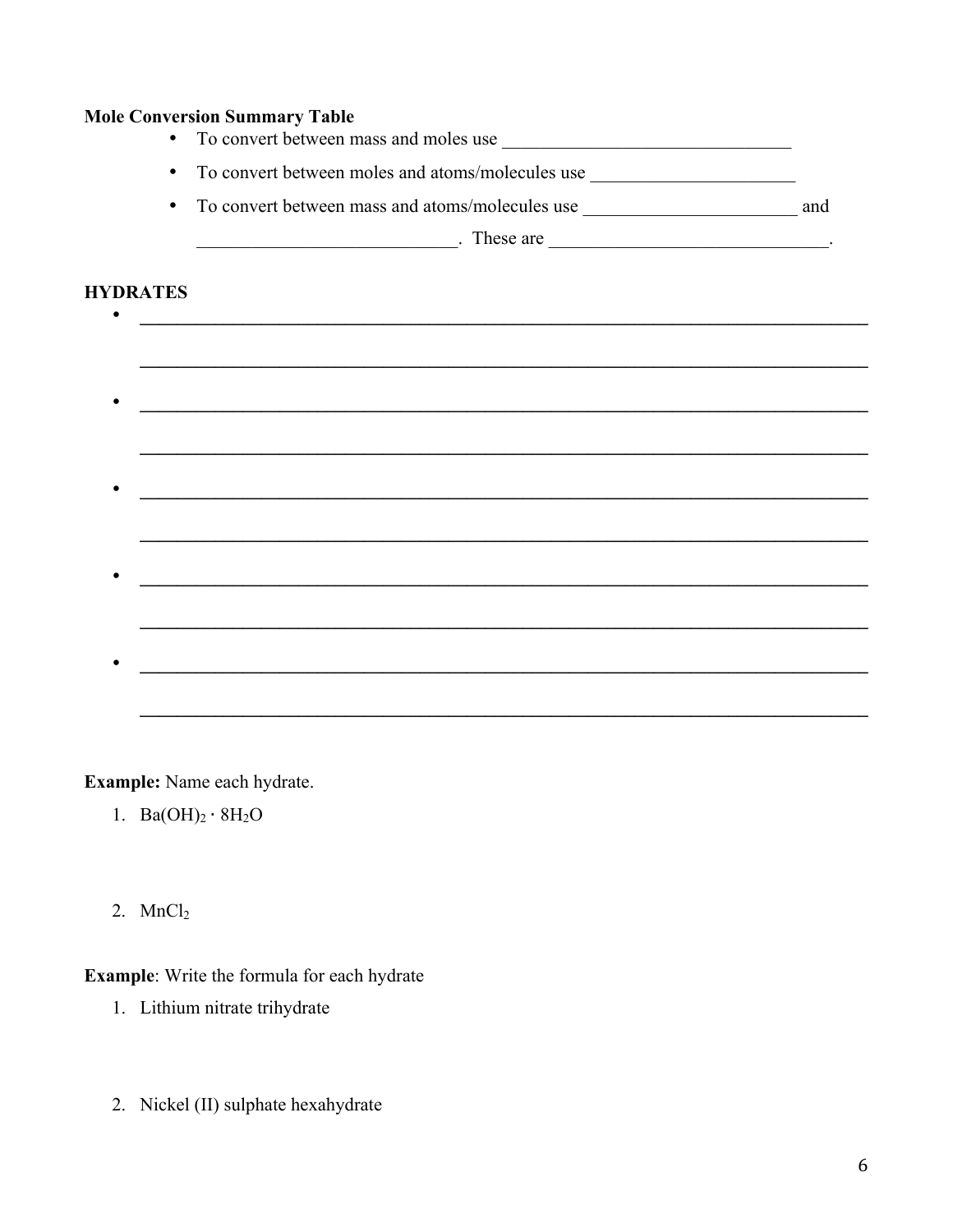#### **Percent Composition**

#### **How to determine percent composition**

| ı. |  |
|----|--|
| 2. |  |
| 3. |  |
| 4. |  |
| 5. |  |
|    |  |

 $\mathcal{L}_\mathcal{L} = \mathcal{L}_\mathcal{L} = \mathcal{L}_\mathcal{L} = \mathcal{L}_\mathcal{L} = \mathcal{L}_\mathcal{L} = \mathcal{L}_\mathcal{L} = \mathcal{L}_\mathcal{L} = \mathcal{L}_\mathcal{L} = \mathcal{L}_\mathcal{L} = \mathcal{L}_\mathcal{L} = \mathcal{L}_\mathcal{L} = \mathcal{L}_\mathcal{L} = \mathcal{L}_\mathcal{L} = \mathcal{L}_\mathcal{L} = \mathcal{L}_\mathcal{L} = \mathcal{L}_\mathcal{L} = \mathcal{L}_\mathcal{L}$ 

 $\mathcal{L}_\mathcal{L} = \{ \mathcal{L}_\mathcal{L} = \{ \mathcal{L}_\mathcal{L} = \{ \mathcal{L}_\mathcal{L} = \{ \mathcal{L}_\mathcal{L} = \{ \mathcal{L}_\mathcal{L} = \{ \mathcal{L}_\mathcal{L} = \{ \mathcal{L}_\mathcal{L} = \{ \mathcal{L}_\mathcal{L} = \{ \mathcal{L}_\mathcal{L} = \{ \mathcal{L}_\mathcal{L} = \{ \mathcal{L}_\mathcal{L} = \{ \mathcal{L}_\mathcal{L} = \{ \mathcal{L}_\mathcal{L} = \{ \mathcal{L}_\mathcal{$ 

 $\mathcal{L}_\mathcal{L} = \mathcal{L}_\mathcal{L} = \mathcal{L}_\mathcal{L} = \mathcal{L}_\mathcal{L} = \mathcal{L}_\mathcal{L} = \mathcal{L}_\mathcal{L} = \mathcal{L}_\mathcal{L} = \mathcal{L}_\mathcal{L} = \mathcal{L}_\mathcal{L} = \mathcal{L}_\mathcal{L} = \mathcal{L}_\mathcal{L} = \mathcal{L}_\mathcal{L} = \mathcal{L}_\mathcal{L} = \mathcal{L}_\mathcal{L} = \mathcal{L}_\mathcal{L} = \mathcal{L}_\mathcal{L} = \mathcal{L}_\mathcal{L}$ 

**Example:** What is the percent composition of each element in SrCl<sub>2</sub>?

#### **Practice:**

1. What is the percent composition of each element in  $CaC<sub>2</sub>O<sub>4</sub>$ ?

2. What is the percent composition of each element in Na<sub>2</sub>SO<sub>4</sub> ⋅ 10H<sub>2</sub>O? \* Note: The coefficient in front of water multiplies the subscript for both hydrogen and oxygen to determine the number of atoms of each of these elements.

3. What is the percent composition of water in the compound?